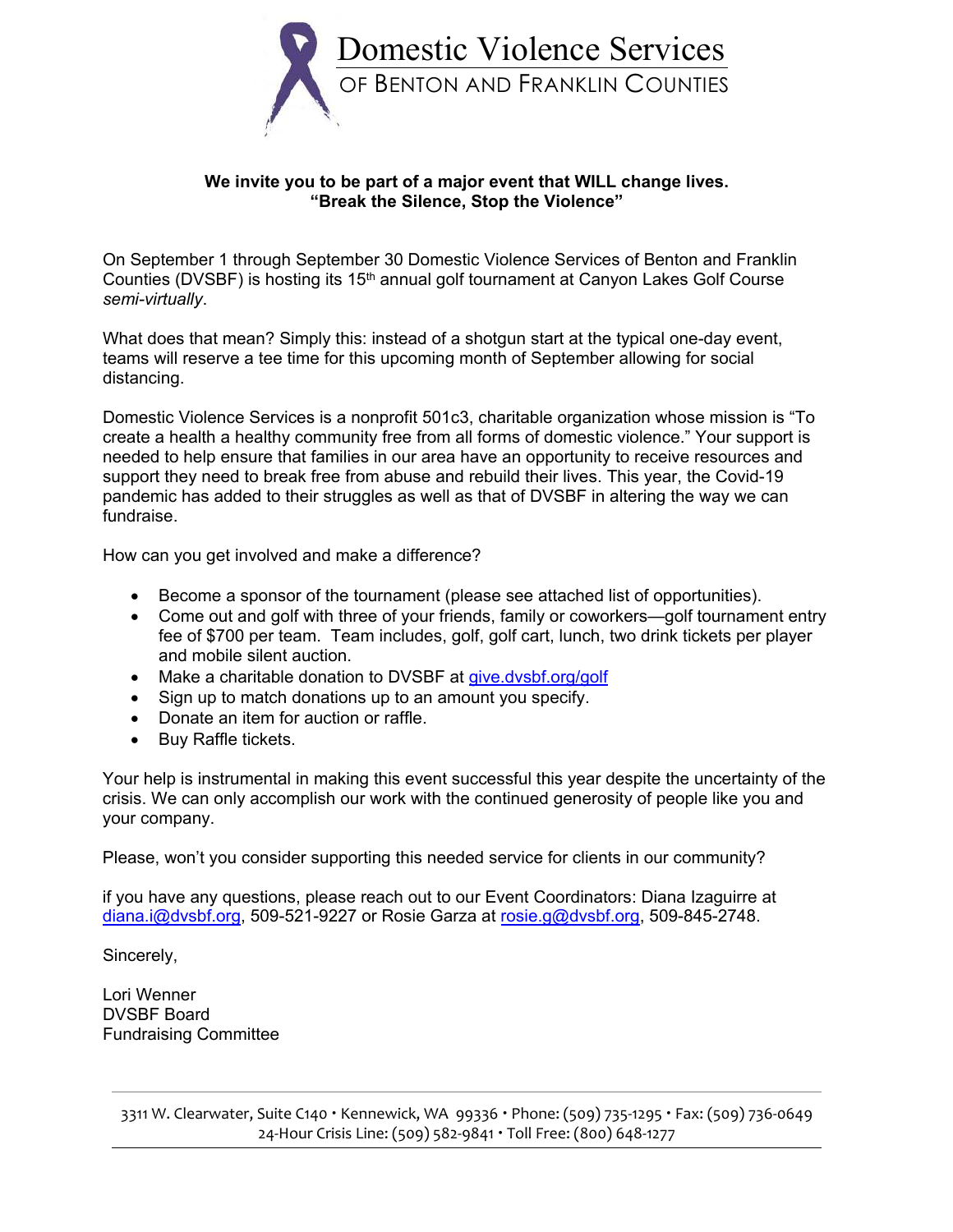



# **DVSBF 15th Annual Golf Tournament 2020**

Canyon Lakes Golf Course September  $1 - 30$ <sup>th</sup>

## **SPONSORSHIP OPPORTUNITIES**

#### **Corporate Sponsor - \$5,000 (1)**

Benton & Franklin Counties

Domestic Violence **Services** 

Two teams of Four Corporate Logo on All Material Speaking Opportunity at Awards Recognition in all Media Releases Recognition on Social Media Large Logo on Welcome Banner Recognition in Tournament Package

#### **Tee Prize Sponsor - \$4,000 (1) SOLD**

Two teams of Four Logo on Tee Prize Materials Recognition in all Media Releases Recognition on Social Media Large Logo on Welcome Banner Recognition in Tournament Package

#### **Green Fees Sponsor - \$3,500 (2)**

Two teams of Four Recognition in all Media Releases Recognition on Social Media Large Logo on Welcome Banner Recognition in Tournament Package

### **Golf Cart Sponsor - \$2,500 (3)**

One team of Four Recognition in all Media Releases Recognition on Social Media Large Logo on Welcome Banner Recognition in Tournament Package

#### **Food & Beverage Sponsor - \$2,000 (1) SOLD**

One Team of Four Recognition in Registration Packet Midsize Logo on Welcome Banner Recognition on Social Media

#### **Score Card Sponsor - \$1,500 (2) SOLD**

One Team of Four Logo/Name on Score Cards Recognition on Social Media Midsize Logo on Welcome Banner Recognition in Tournament Package

#### **Auction Sponsor - \$1,500 (2)**

One Team of Four Logo on Auction Mobile App Recognition on Social Media Midsize Logo on Welcome Banner Recognition in Tournament Package

#### **Media Sponsor - \$1,000 (4)**

One Team of Four Recognition on all Media Releases Recognition on Social Media Midsize Logo on Welcome Banner

#### **Private Team of Four- \$700**

Included: Players Green Fees, Carts, Range, Lunch, 2 free drink tickets per player, and Tee Prizes

#### **Hope Basket Sponsor - \$500**

Logo/Name on Tag of Basket for Survivors Recognition at Awards Recognition on Social Media

#### **Banner Sponsor - \$150**

Standard Logo on Welcome Banner Recognition on Social Media

## **Thank You for Your Support**